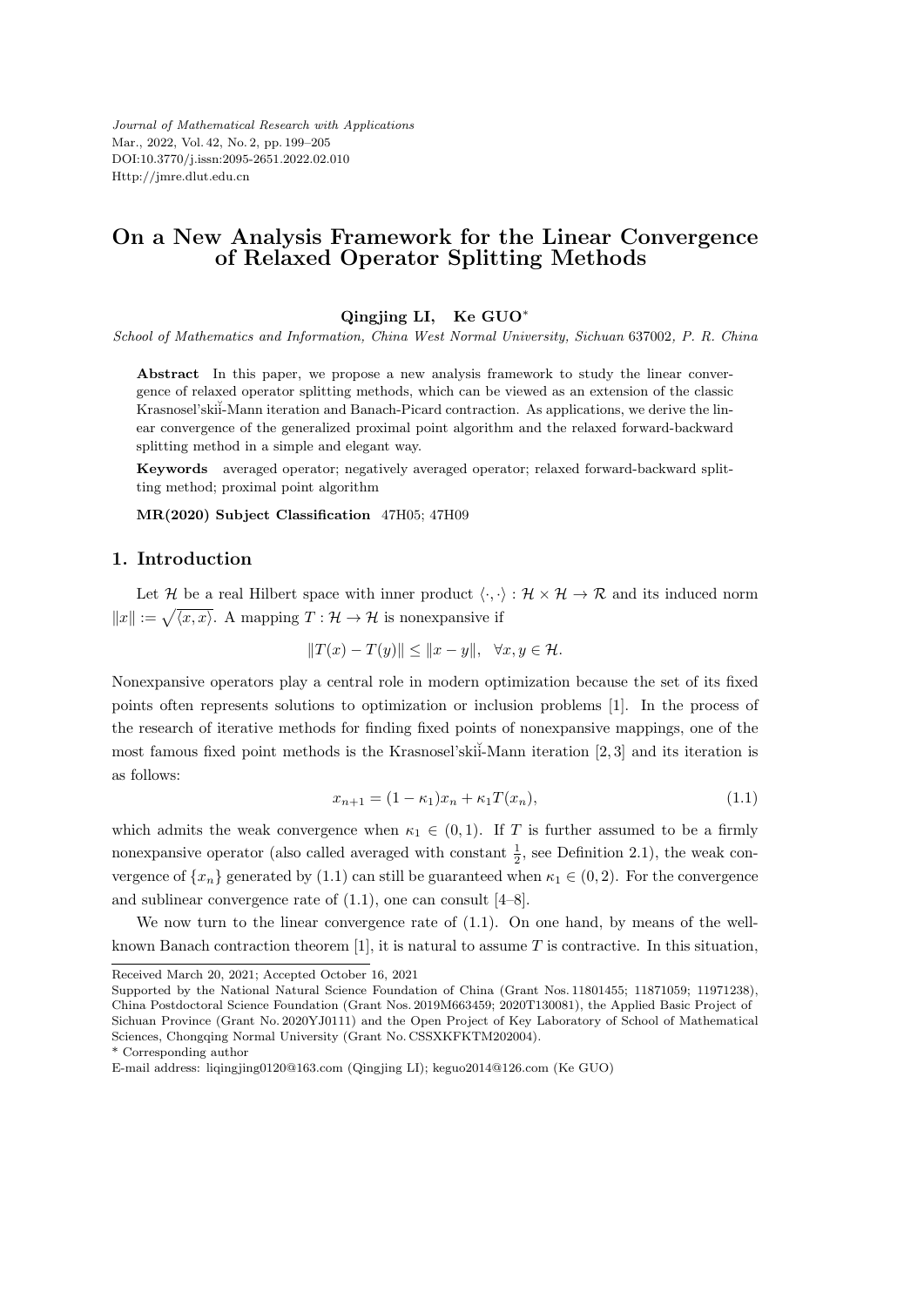we know that  $(1 - \kappa_1)I + \kappa_1 T$  is contractive if  $\kappa_1 \in (0, 1 + \frac{\mu\lambda}{2 + \mu\lambda})$ , for example [9, Lemma 3.3]. Since contraction operator is firmly nonexpansive, there is a gap for the interval  $\left[1+\frac{\mu\lambda}{2+\mu\lambda},2\right)$ . On the other hand, if *T* is negatively averaged (see Definition 2.2), it is known from [9] that the sequence of  $\{x_n\}$  generated by (1.1) is linearly convergent when  $\kappa_1 \in (0, 2)$ . From the perspective of linear convergence, it is plausible that the negative averagedness assumption seems to be more suitable than the conventional contraction assumption. Indeed, we should emphasize that the recently proposed concept of negatively averaged operator plays a vital role in analyzing the linear convergence of many classic operator splitting methods [9–11].

In this paper, we propose and study the linear convergence of the following algorithm

$$
x_{n+1} = (1 - \kappa_1 - \kappa_2)x_n + \kappa_1 T_1(x_n) + \kappa_2 T_2(x_n), \tag{1.2}
$$

where  $\kappa_1, \kappa_2 \in (0, 1)$ ,  $T_1$  is averaged with constant  $\alpha_1 > 0$  and  $T_2$  is negatively averaged with constant  $\alpha_2 \in (0,1)$ . Obviously, (1.2) can be viewed as an extension of (1.1). However, the main motivation for considering (1.2) roots in the relaxed forward-backward splitting method, whose linear convergence was established in [10] recently. Besides, the classic generalized proximal point algorithm (to be discussed in Section 4.1) can also be viewed as the special case of  $(1.2)$ .

The rest of this paper is organized as follows. In Section 2, we recall some important definitions and some known results for further analysis. The linear convergence of (1.2) is established in Section 3. As applications, we recover the linear convergence of the generalized proximal point algorithm and the relaxed forward-backward splitting method in Section 4.

#### **2. Preliminaries**

This section contains some important definitions and basic results that will be used in our subsequent analysis.

**Definition 2.1** ([1, Definition 4.33]) Let *D* be a nonempty subset of  $H$ *, and*  $T: D \rightarrow H$ *be nonexpansive, and let*  $\alpha \in (0,1)$ *. Then T* is averaged with constant  $\alpha$  if there exists a *nonexpansive S such that*

$$
T = (1 - \alpha)I + \alpha S.
$$

**Definition 2.2** ([9, Definition 3.7]) Let *D* be a nonempty subset of  $H$ , and  $T : D \rightarrow H$ . Then  $T: D \to H$  is negatively averaged with constant  $\theta \in (0,1)$ *, if*  $-T$  *is averaged with constant*  $\theta$ *, that is*  $T = (\theta - 1)I + \theta S$  *for some nonexpansive mapping S.* 

**Definition 2.3** ([1, Definition 2.31]) *Given*  $A : \mathcal{H} \rightrightarrows \mathcal{H}$ *, the resolvent and the reflected operators of A are denoted by*

$$
J_A = (I + A)^{-1}
$$
 and  $R_A = 2J_A - Id$ ,

*respectively.*

**Definition 2.4** ([1, Definition 4.10]) Let *D* be a nonempty subset of  $H$  and  $\beta > 0$ . Then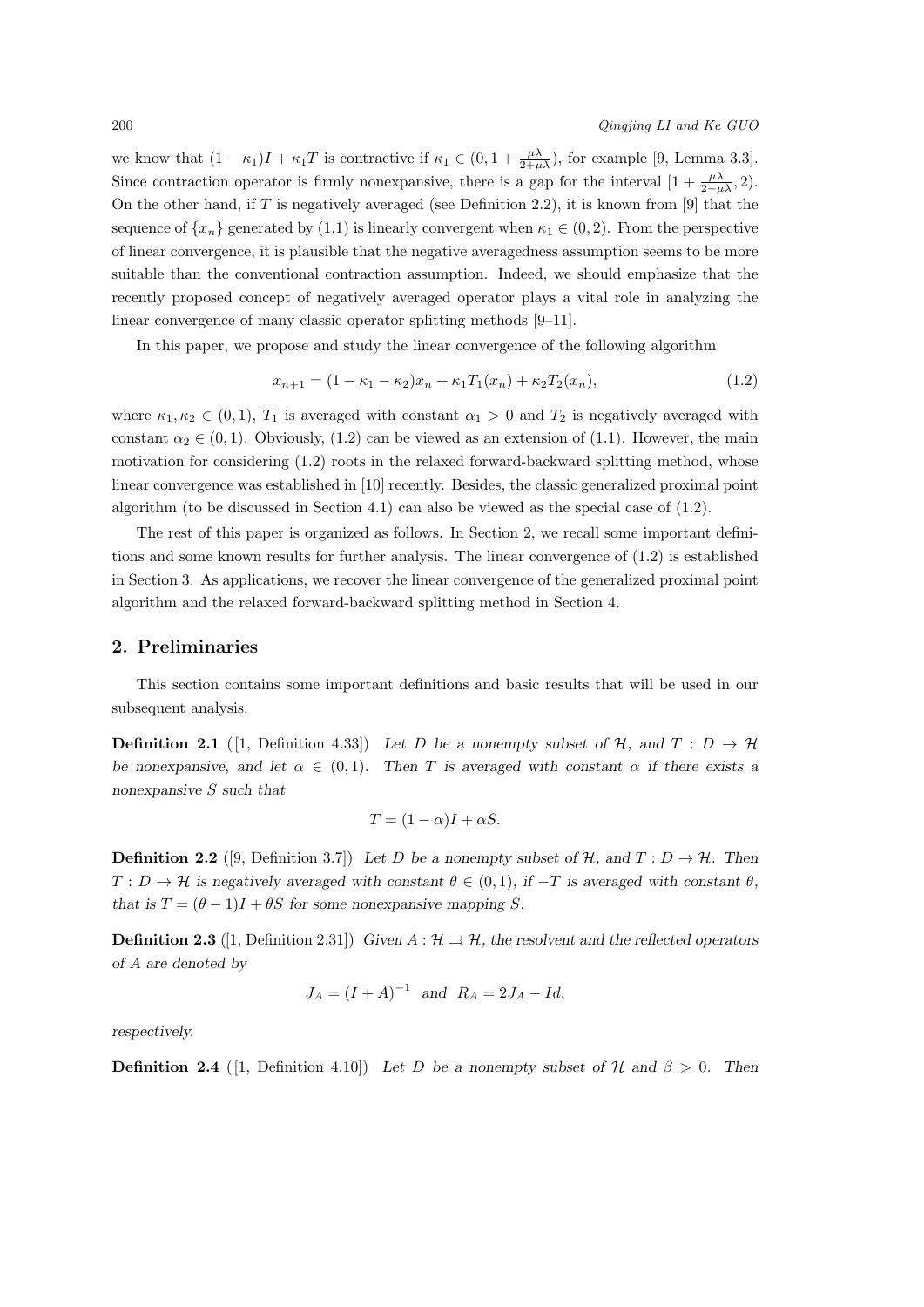*On a new analysis framework for the linear convergence of relaxed operator splitting methods* 201

 $B: D \to \mathcal{H}$  *is cocoercive with constant*  $\beta$  *if* 

$$
\langle x - y, B(x) - B(y) \rangle \ge \beta ||B(x) - B(y)||^2, \quad \forall x, y \in D.
$$

**Lemma 2.5** ([1, Proposition 4.39]) *Let*  $B: \mathcal{H} \to \mathcal{H}$ ,  $\beta > 0$  and  $\lambda \in (0, 2\beta)$ *. Then B* is cocoercive with constant  $\beta$  if and only if  $I - \lambda B$  is averaged with constant  $\frac{\lambda}{2\beta}$ .

**Definition 2.6** ([1, Definition 22.1]) *Let*  $\mu > 0$ . An operator  $A : \mathcal{H} \rightrightarrows \mathcal{H}$  is strongly monotone *with constant µ if*

$$
\langle u-v, x-y \rangle \ge \mu \|x-y\|^2, \quad \forall x, y \in \mathcal{H}, \ u \in A(x), \ v \in A(y).
$$

**Lemma 2.7** ([10, Lemma 3.1]) Let  $\lambda > 0$ . Then  $A : \mathcal{H} \rightrightarrows \mathcal{H}$  is strongly monotone with constant  $\mu$  if and only if  $R_{\lambda A}$  is negatively averaged with constant  $\frac{1}{1+\lambda\mu}$ .

**Theorem 2.8** ([1, Theorem 1.50]) Let  $(X,d)$  be a complete metric space and let  $T: X \to X$ *be Lipschitz continuous with constant*  $\sigma \in (0,1)$ *. Given*  $x_0 \in X$ *, set* 

$$
x_{n+1} = T(x_n).
$$

*Then there exists*  $x \in X$  *such that x is the unique fixed point of T. Moreover,*  $\{x_n\}$  *converges linearly to x.*

#### **3. Linear convergence for (1.2)**

In this section, we prove the linear convergence of  $(1.2)$ . For convenience, we set

$$
T := (1 - \kappa_1 - \kappa_2)I + \kappa_1 T_1 + \kappa_2 T_2.
$$

Next, we need to prove the contractiveness of the operator *T*.

**Theorem 3.1** *Let*  $T_1$  *be averaged with constant*  $\alpha_1 > 0$  *and*  $T_2$  *be negatively averaged with constant*  $\alpha_2 > 0$ *. Assume that* 

$$
\kappa_1 \in [0, 1), \kappa_2 \in (0, 1), \alpha_2 \in (0, 1), \kappa_2 + \kappa_1 \alpha_1 < 1. \tag{3.1}
$$

*Then the operator T is contractive. More precisely,*

- If  $1-2\kappa_2-\kappa_1\alpha_1+\kappa_2\alpha_2 \geq 0$ , then the operator *T* is contractive with constant  $1-2\kappa_2+2\kappa_2\alpha_2$ .
- If  $1-2\kappa_2-\kappa_1\alpha_1+\kappa_2\alpha_2 < 0$ , then the operator *T* is contractive with constant  $2\kappa_2-1+2\kappa_1\alpha_1$ .

**Proof** Note that, by definition we have

$$
T = (1 - \kappa_1 - \kappa_2)I + \kappa_1 T_1 + \kappa_2 T_2
$$
  
=  $(1 - \kappa_1 - \kappa_2)I + \kappa_1((1 - \alpha_1)I + \alpha_1 S_1) + \kappa_2((\alpha_2 - 1)I + \alpha_2 S_2)$   
=  $(1 - 2\kappa_2 - \kappa_1 \alpha_1 + \kappa_2 \alpha_2)I + \kappa_1 \alpha_1 S_1 + \kappa_2 \alpha_2 S_2,$ 

where  $S_1$ ,  $S_2$  are nonexpansive operators. Thus, for any  $x, y \in \mathcal{H}$ , it holds that

$$
||Tx - Ty|| = ||(1 - 2\kappa_2 - \kappa_1\alpha_1 + \kappa_2\alpha_2)(x - y) + \kappa_1\alpha_1(S_1(x) - S_1(y)) + \kappa_2\alpha_2(S_2(x) - S_2(y))||
$$
  
\$\leq |1 - 2\kappa\_2 - \kappa\_1\alpha\_1 + \kappa\_2\alpha\_2| \cdot ||x - y|| + \kappa\_1\alpha\_1 \cdot ||S\_1(x) - S\_1(y)|| + \kappa\_2\alpha\_2 \cdot ||S\_2(x) - S\_2(y)||\$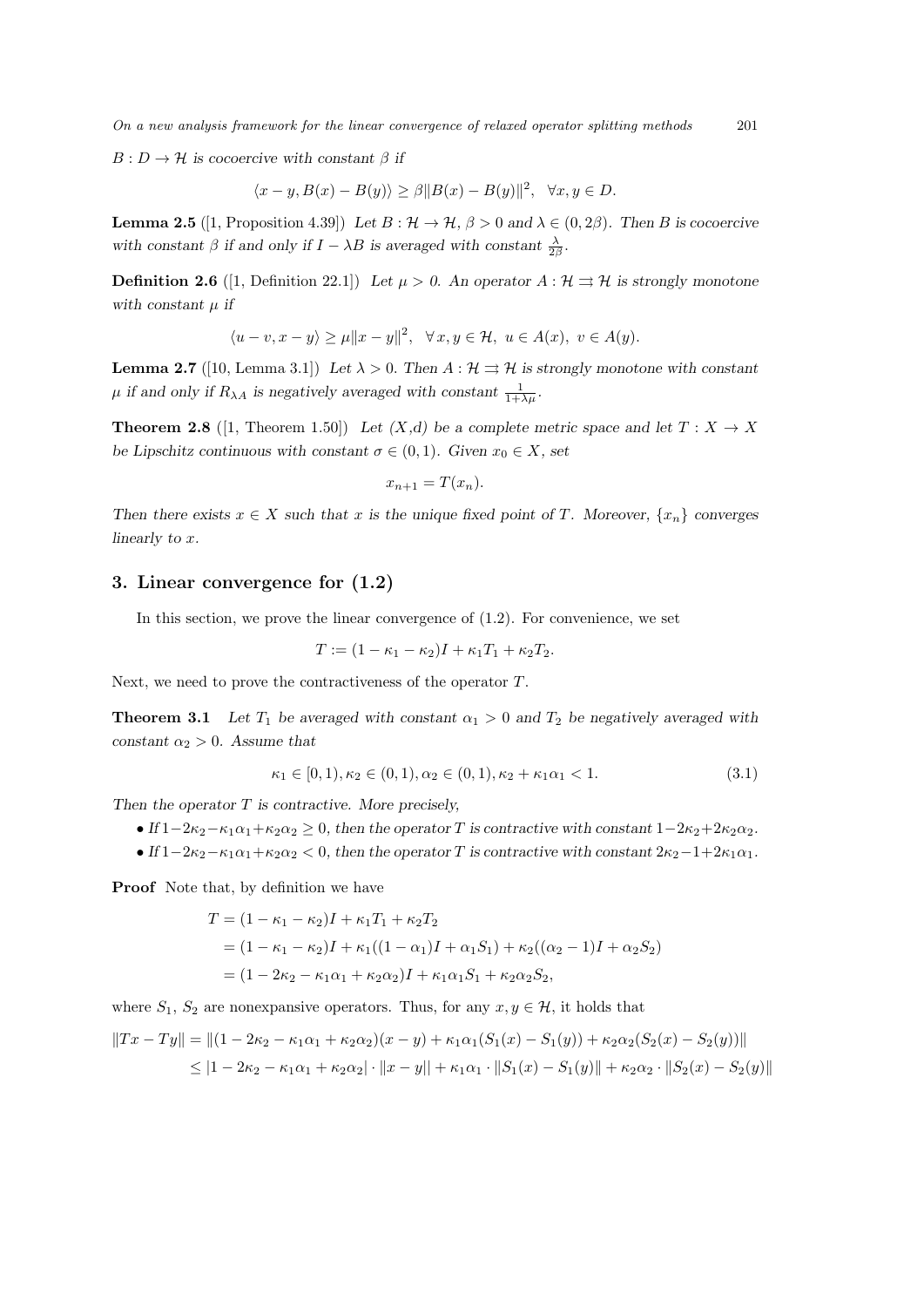$$
\leq |1 - 2\kappa_2 - \kappa_1 \alpha_1 + \kappa_2 \alpha_2| \cdot ||x - y|| + \kappa_1 \alpha_1 \cdot ||x - y|| + \kappa_2 \alpha_2 \cdot ||x - y||
$$
  
= (|1 - 2\kappa\_2 - \kappa\_1 \alpha\_1 + \kappa\_2 \alpha\_2| + \kappa\_1 \alpha\_1 + \kappa\_2 \alpha\_2) \cdot ||x - y||.

Now, we divide the proof into two cases.

• If  $1 - 2\kappa_2 - \kappa_1\alpha_1 + \kappa_2\alpha_2 \geq 0$ , then we have

$$
0 < 1 - 2\kappa_2 - \kappa_1 \alpha_1 + \kappa_2 \alpha_2 + \kappa_1 \alpha_1 + \kappa_2 \alpha_2 = 1 + 2\kappa_2 (\alpha_2 - 1) < 1,
$$
\n(3.2)

due to  $\alpha_2 \in (0,1)$ . This means *T* is contractive with  $1 - 2\kappa_2 + 2\kappa_2\alpha_2$ .

• If  $1 - 2\kappa_2 - \kappa_1 \alpha_1 + \kappa_2 \alpha_2 < 0$ , we know

$$
0 < 2\kappa_2 - 1 + \kappa_1 \alpha_1 - \kappa_2 \alpha_2 + \kappa_1 \alpha_1 + \kappa_2 \alpha_2 = 2(\kappa_2 + \kappa_1 \alpha_1) - 1 < 1,
$$
\n(3.3)

due to  $\kappa_2 + \kappa_1 \alpha_1 < 1$ . This means *T* is contractive with  $2\kappa_2 - 1 + 2\kappa_1 \alpha_1$ .

Thus, the proof is completed.  $\square$ 

Now, the linear convergence rate for (1.2) is stated in the following theorem.

**Theorem 3.2** Let  $\{x_n\}$  be the sequence generated by (1.2) and assume that (3.1) holds. Then *{xn} converges to the unique fixed point of T linearly. More precisely,*

• *If*  $1 - 2\kappa_2 - \kappa_1 \alpha_1 + \kappa_2 \alpha_2 \geq 0$ , then we have

$$
||x_n - x^*|| \le (1 - 2\kappa_2 + 2\kappa_2 \alpha_2)^n \cdot ||x_0 - x^*||.
$$

• *If*  $1 - 2\kappa_2 - \kappa_1\alpha_1 + \kappa_2\alpha_2 < 0$ , then we have

$$
||x_n - x^*|| \le (2\kappa_2 - 1 + 2\kappa_1 \alpha_1)^n \cdot ||x_0 - x^*||.
$$

**Proof** We know from Theorem 3.1 that the operator  $(1 - \kappa_1 - \kappa_2)I + \kappa_1 T_1 + \kappa_2 T_2$  is contractive. Then, it follows from Theorem 2.8 that the conclusions are true. The proof is thus completed.  $\Box$ 

### **4. Applications**

Next, we will give the applications as follows.

#### **4.1. Generalized proximal point algorithm**

Let  $A: \mathcal{H} \rightrightarrows \mathcal{H}$  be a maximal monotone operator. A fundamental problem is finding a zero point of *A*:

$$
0 \in A(x). \tag{4.1}
$$

We assume that the solution set of problem  $(4.1)$  is nonempty. The proximal point algorithm (PPA), which traces back to [12, 13], has been playing an important role both theoretically and algorithmically for (4.1). Starting from an arbitrary point  $x_0 \in \mathcal{H}$ , the iterative scheme of PPA reads as

$$
x_{n+1} := J_{\lambda A}(x_n),\tag{4.2}
$$

where  $J_{\lambda A} := (I + \lambda A)^{-1}$  denotes the resolvent operator of the maximal monotone operator A. Since  $J_{\lambda A}$  is an averaged operator, it is known that sequence  $\{x_n\}$  generated by (4.2) converges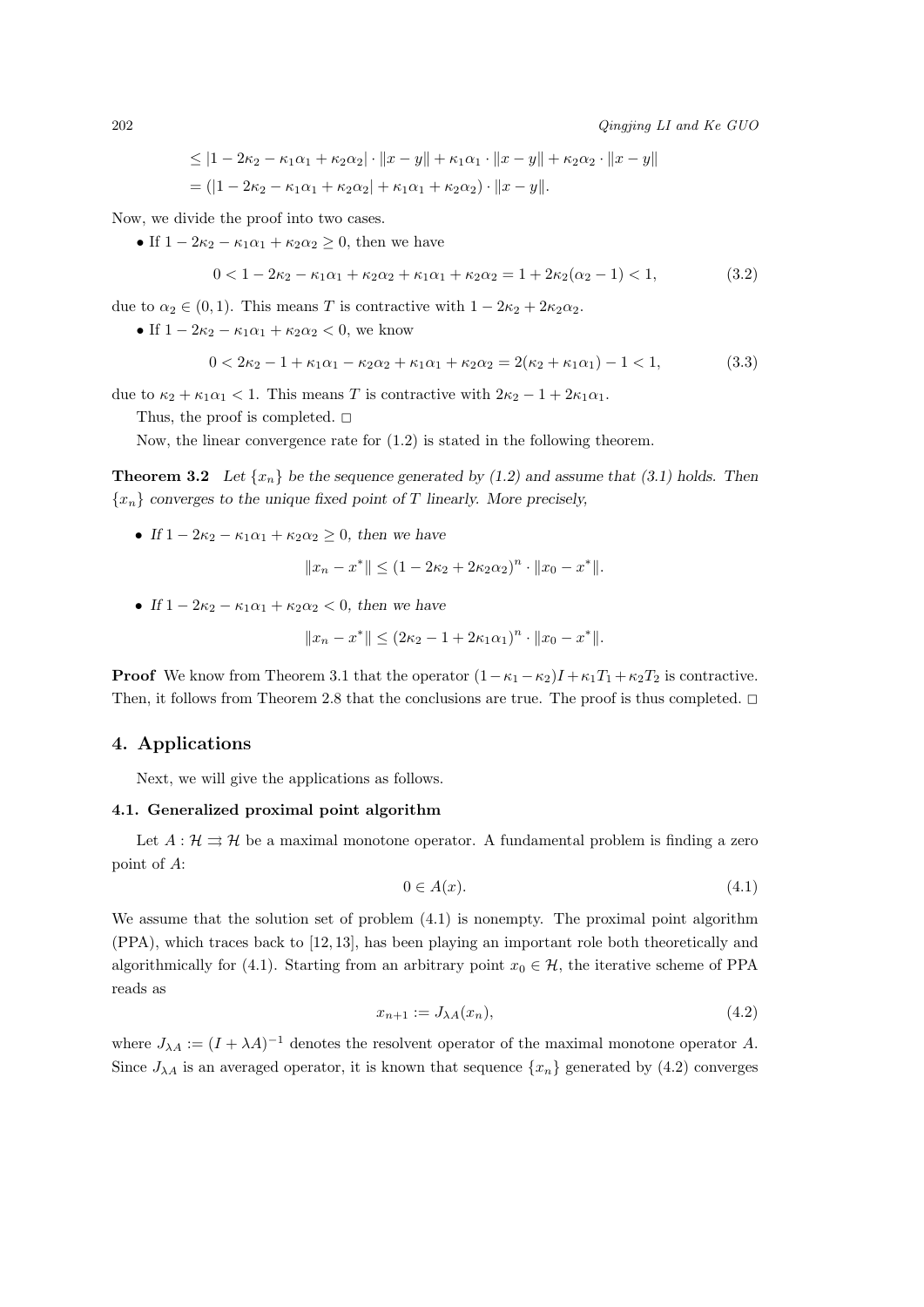weakly to a point in  $Fix(J_{\lambda A}) = zero(A)$ . Under the assumption that *A* is strongly monotone with constant  $\mu$ , the author in [13] showed that PPA  $(4.2)$  is linear convergence. This is clear because in this case  $J_{\lambda A}$  is contractive in the sense that

$$
\|J_{\lambda A}(x)-J_{\lambda A}(y)\|\leq \frac{1}{1+\mu\lambda}\cdot \|x-y\|,\ \ \forall x,y\in\mathcal{H}.
$$

As studied by [14, 15], the classic PPA (4.2) can be further relaxed to the following form:

$$
x_{n+1} := (1 - \gamma)x_n + \gamma J_{\lambda A}(x_n),\tag{4.3}
$$

where  $\gamma \in (0,2)$ . Algorithm (4.3) is known as the generalized PPA (GPPA) in the literature. Recall that  $J_{\lambda A}$  is averaged with constant  $\frac{1}{2}$ . For  $\gamma \in (0, 2)$ , the sequence generated by (4.3) converges weakly to a zero point of *A*. It is natural to ask whether or not the sequence generated by (4.3) is linearly convergent under the assumption *A* is strongly monotone when  $\gamma \in (0, 2)$ . If we set  $T := (1 - \gamma)I + \gamma J_{\lambda A}$ , in view of  $J_{\lambda A}$  is contractive with constant  $\frac{1}{1 + \mu \lambda}$ , one has  $T$  is contractive if  $\gamma \in (0, 1+\frac{\mu\lambda}{2+\mu\lambda})$ , for example, see [9, Lemma 3.3]. Thus, for the case  $\gamma \in [1+\frac{\mu\lambda}{2+\mu\lambda}, 2)$ , it is not obvious to deduce the contraction of *T* if we directly use the contraction of  $J_{\lambda A}$ . In 2013, with the help of the properties of the Yosida approximation operator [1, Definition 23.1] of maximal monotone operator, Corman and Yuan [16] successfully showed the linear convergence for the GPPA (4.3) under the above mentioned assumptions. More precise, they proved the following results.

**Theorem 4.1** ([16, Theorem 6.2]) Let A be strongly monotone with constant  $\mu$ . Let  $\{x_n\}$  be *the sequence generated by the GPPA (4.3) with*  $\gamma \in (0, 2)$ *. Then*  $\{x_n\}$  *converges to a root of A on a linear rate. More precisely, for*  $x^*$  *satisfying*  $0 \in A(x^*)$ *, we have the following:* 

• If 
$$
0 < \gamma \leq 1 + \frac{1}{1+2\mu\lambda}
$$
, then  $||x_n - x^*|| \leq K^n \cdot ||x_0 - x^*||$ , where  $K := \left|1 - \frac{\gamma \lambda \mu}{1 + \lambda \mu}\right|$ .

• If  $1 + \frac{1}{1+2\mu\lambda} \leq \gamma < 2$ , then  $||x_n - x^*|| \leq |\gamma - 1|^n \cdot ||x_0 - x^*||$ .

Unlike the classic PPA  $(4.2)$ , we see that the analysis for the linear convergence of GPPA (4.3) is more complicated. In essential, they divided the proof into three cases with careful analysis [16]. Now, we give a new simple and short proof of the linear convergence of GPPA (4.3). Indeed, the proof strategy relies on reformulating the GPPA (4.3) as the special case of  $(1.2).$ 

**Proof** Based on the reflected resolvent operator  $R_{\lambda A}$ , we can rewrite the GPPA (4.3) as

$$
x_{n+1} = \left(1 - \frac{\gamma}{2}\right)x_n + \frac{\gamma}{2} \cdot R_{\lambda A}(x_n). \tag{4.4}
$$

Since *A* is strongly monotone with constant  $\mu$ , it follows from Lemma 2.7 that  $R_{\lambda A}$  is  $\frac{1}{1+\lambda\mu}$ negatively averaged. Thus,  $(4.4)$  can be viewed as a special case of  $(1.2)$  with

$$
T_1 = 0
$$
,  $T_2 = R_{\lambda A}$ ,  $\kappa_1 = 0$ ,  $\kappa_2 = \frac{\gamma}{2}$ .

In this setting,  $\alpha_1 = 0$  and  $\alpha_2 = \frac{1}{1+\lambda\mu}$ . Clearly, the assumption (3.1) holds if  $\gamma \in (0,2)$ . By Theorem 3.2, we know  $\{x_n\}$  is linearly convergent. Note that

$$
1 - 2\kappa_2 - \kappa_1 \alpha_1 + \kappa_2 \alpha_2 = 1 - \gamma + \frac{\gamma}{2} \cdot \frac{1}{1 + \lambda \mu}.
$$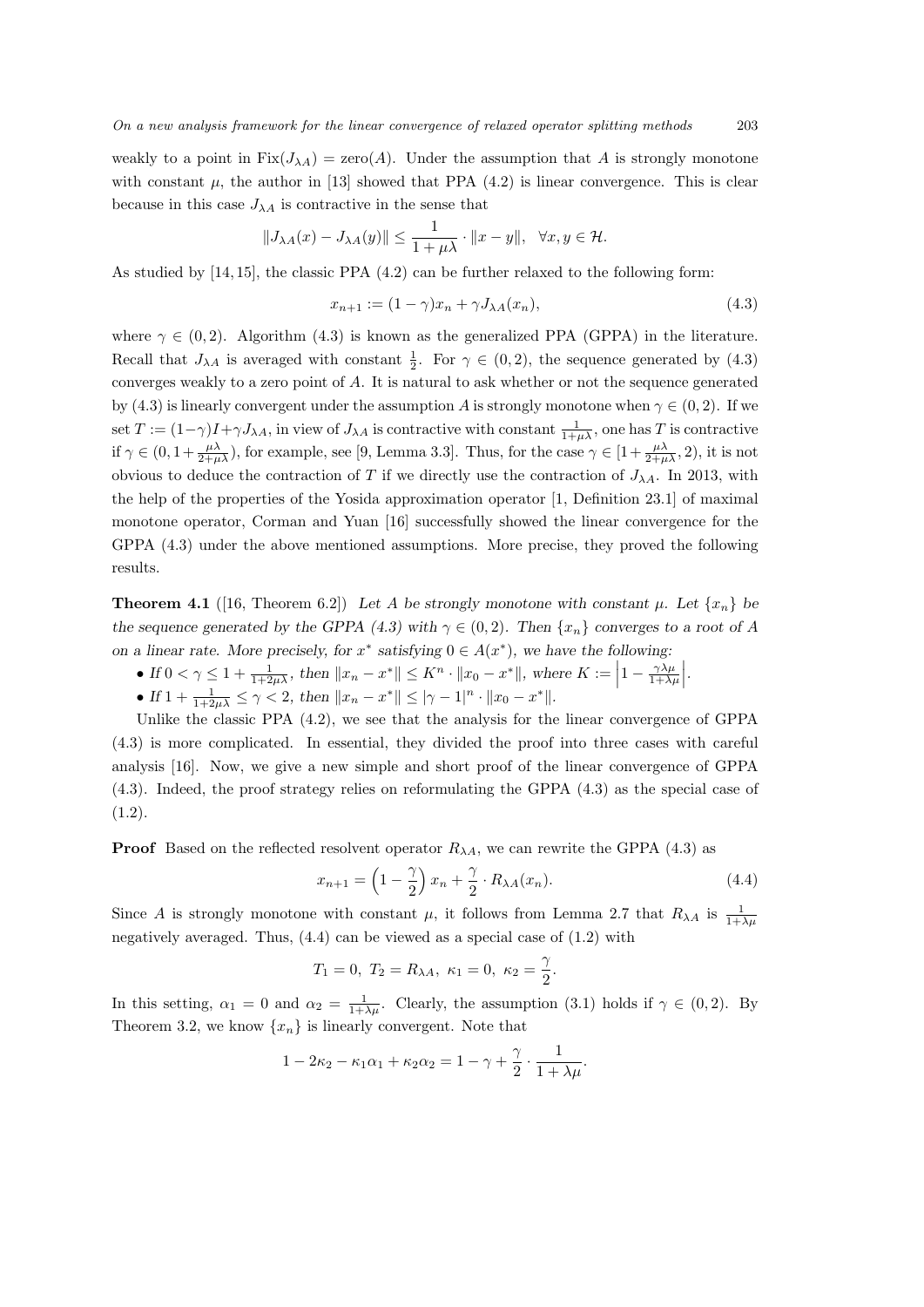Then,  $1 - 2\kappa_2 - \kappa_1\alpha_1 + \kappa_2\alpha_2 \ge 0$  is equivalent to  $\gamma \le 1 + \frac{1}{1+2\mu\lambda}$ . In this case, the contraction parameter is  $1 - 2\kappa_2 + 2\kappa_2\alpha_2 = 1 - \frac{\gamma\lambda\mu}{1+\lambda\mu}$ . On the other hand, if  $1 + \frac{1}{1+2\mu\lambda} \leq \gamma < 2$ , the contraction parameter is  $2\kappa_2 - 1 + 2\kappa_1\alpha_1 = \gamma - 1$ . The proof is thus completed.  $\Box$ 

#### **4.2. Relaxed forward-backward splitting method**

As another application of Theorem 3.1, we recover the linear convergence of the relaxed forward-backward splitting method (FBSM) recently established in [10] for solving the following zero point problem

$$
0 \in A(x) + B(x),
$$

where  $A : \mathcal{H} \to \mathcal{H}$  is strongly monotone with constant  $\mu$  and  $B : \mathcal{H} \to \mathcal{H}$  is cocoercive with constant  $\beta$ . Recall that, the relaxed FBSM reads as,

$$
x_{n+1} = (1 - \gamma)x_n + \gamma J_{\lambda A}(I - \lambda B)(x_n). \tag{4.5}
$$

The following theorem was established in [10].

**Theorem 4.2** ([10, Theorem 3.2]) Let A be strongly monotone with constant  $\mu$  and B be *cocoercive with constant*  $\beta$ *. Let*  $\{x_n\}$  *be the sequence generated by the relaxed FBSM* (4.5). *Assume that*

$$
0<\gamma<2,\,\,0<\lambda<\min\big\{2\beta,\frac{2\beta(2-\gamma)}{\gamma}\big\}.
$$

*Then {xn} converges linearly to the optimal solution.*

**Proof** Based on the reflected resolvent operator  $R_{\lambda A}$ , we can rewrite the relaxed FBSM (4.5) as

$$
x_{n+1} = (1 - \gamma)x_n + \frac{\gamma}{2}(I - \lambda B)(x_n) + \frac{\gamma}{2}R_{\lambda A}(I - \lambda B)(x_n).
$$
 (4.6)

Note that, we know from Lemma 2.5 that  $I - \lambda B$  is averaged with constant  $\frac{\lambda}{2\beta}$  if  $\lambda < 2\beta$ . Moreover, we know from [10, Theorem 3.1] that  $R_{\lambda A}(I-\lambda B)$  is negatively averaged with constant  $\frac{\kappa}{\kappa+1}$ , where  $\kappa = \frac{1}{\lambda\mu} + \frac{\lambda}{2\beta - \lambda}$ . Thus, (4.6) can be viewed a special case of (1.2) with

$$
\kappa_1 = \kappa_2 = \frac{\gamma}{2}, T_1 = I - \lambda B, T_2 = R_{\lambda A}(I - \lambda B).
$$

In this setting,  $\alpha_1 = \frac{\lambda}{2\beta}$  and  $\alpha_2 = \frac{\kappa}{\kappa+1}$ . Then, assumption (3.1) becomes

$$
\frac{\gamma}{2} \in (0, 1), \ \frac{\gamma}{2} + \frac{\gamma}{2} \cdot \frac{\lambda}{2\beta} < 1, \ \text{and} \ \lambda < 2\beta,
$$

which is equivalent to

$$
0<\gamma<2,\ 0<\lambda<\min\big\{2\beta,\frac{2\beta(2-\gamma)}{\gamma}\big\}.
$$

Therefore, by assumption we know from Theorem 3.2 that *T* is contractive and the conclusion follows from Theorem 2.8 immediately. The proof is thus completed.  $\square$ 

## **References**

[1] H. H. BAUSCHKE, P. L. COMBETTES. *Convex Analysis and Monotone Operator Theory in Hilbert Spaces*. Second edition. Springer, Cham, 2017.